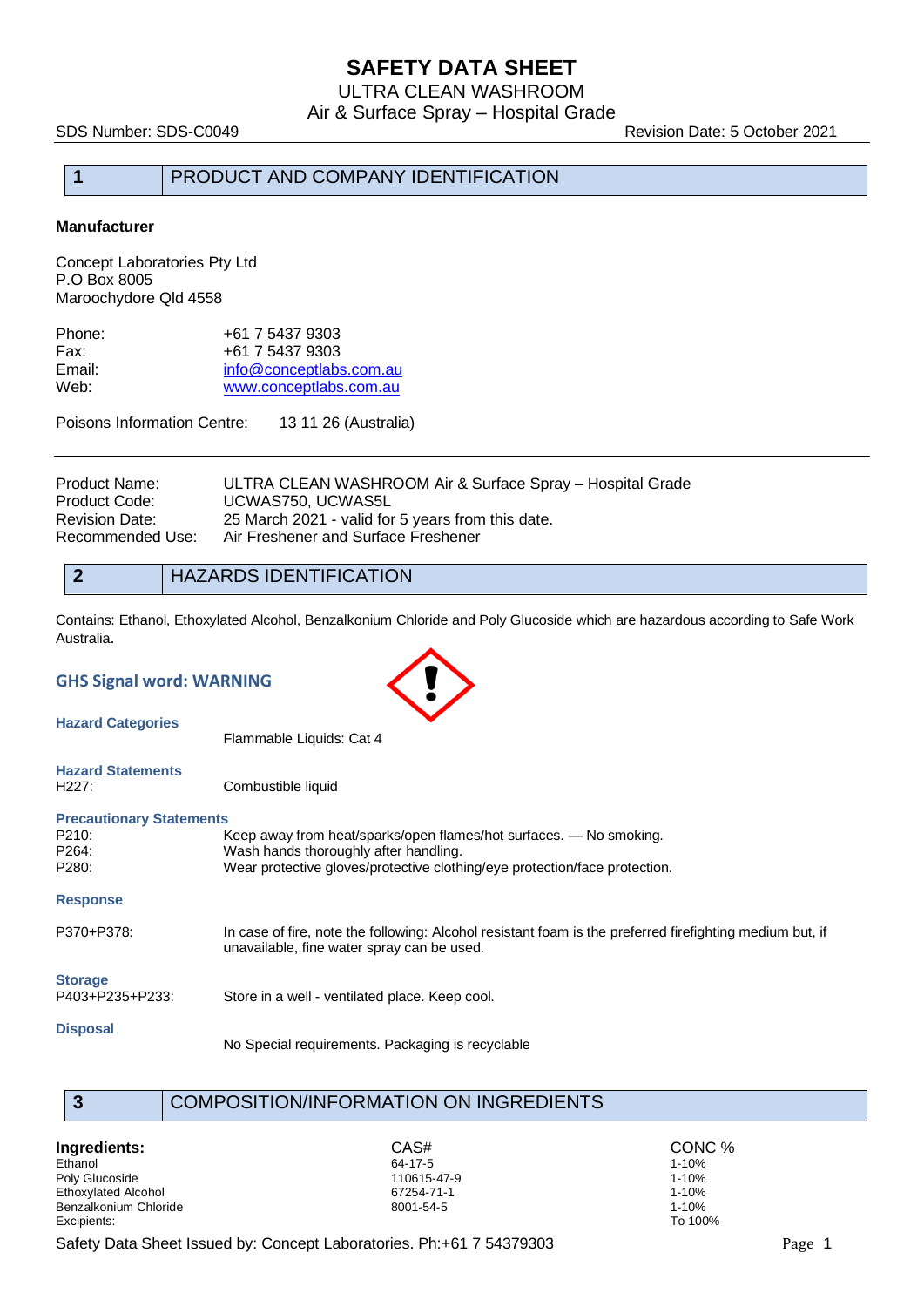ULTRA CLEAN WASHROOM

Air & Surface Spray – Hospital Grade

SDS Number: SDS-C0049 Revision Date: 5 October 2021

|                         | <b>FIRST AID MEASURES</b>                                                                                                                                    |  |
|-------------------------|--------------------------------------------------------------------------------------------------------------------------------------------------------------|--|
| Inhalation:             | Not normally required, if so, remove the affected victim from exposure. Keep at rest. Seek<br>medical attention.                                             |  |
| <b>Skin Contact:</b>    | Not normally required, if so, rinse skin or shower with water. Seek medical attention for skin irritations                                                   |  |
| Eye Contact:            | Immediately flush eyes with large amounts of water for at least 15 minutes, lifting<br>eyelids occasionally to facilitate irrigation. Seek medical attention |  |
| Ingestion:              | DO NOT induce vomiting. For advice, contact Poisons Information Centre: 13 11 26.                                                                            |  |
| <b>Additional info:</b> | Treat according to symptoms.                                                                                                                                 |  |

|  | <b>FIRE FIGHTING MEASURES</b> |
|--|-------------------------------|
|--|-------------------------------|

Shut off product that may 'fuel' a fire if safe to do so. Allow trained personnel to attend a fire in progress, providing firefighters with this Material Safety Data Sheet. Prevent extinguishing media from escaping to drains and waterways.

| Extinguishing Media:<br><b>Hazardous</b><br><b>Decomposition</b><br><b>Products:</b> |  | Dry powder, alcohol stable foam, carbon dioxide and water.                                                                                                                                                       |
|--------------------------------------------------------------------------------------|--|------------------------------------------------------------------------------------------------------------------------------------------------------------------------------------------------------------------|
|                                                                                      |  | Toxic and/or irritating fumes, carbon monoxide (CO), aldehydes, ketones, acids<br>and carbon dioxide $(CO2)$ May be emitted.<br>Wear self-contained breathing apparatus (SCBA) and complete protective clothing. |
|                                                                                      |  | <b>ACCIDENTAL RELEASE MEASURES</b>                                                                                                                                                                               |

# **Emergency**

Were suitable protective equipment when cleaning large spills.

**Spills/Clean up:** This product is sold in small packages therefore the accidental release is not usually cause for concern. Remove any possible ignition sources. Personal protective equipment should be worn when cleaning up spills. Restrict access to area until completion of cleanup. Stop leak if safe to do so. Contain spill with absorbent material, such as; towelling, sand, Vermiculite or another inert material. Prevent spill entering sewers or waterways. Collect and Dispose of spilled material according to local regulations. Wash away any remnants with copious amounts of cold water.

#### **7** HANDLING AND STORAGE

| <b>Handling Precautions:</b>                 | Contact Concept Laboratories Pty Ltd sales representative for advice when using this<br>Product for any other application other than outlined on the label or technical bulletin.<br>Any non-intended or non-authorized use of this product may result in personal injury or damage to<br>equipment. Store product in original container. |
|----------------------------------------------|-------------------------------------------------------------------------------------------------------------------------------------------------------------------------------------------------------------------------------------------------------------------------------------------------------------------------------------------|
| <b>Handling &amp; Storage</b>                | Store in cool, dry, well-ventilated area. Store below 30 °C<br>Do not expose containers to open flame, incompatible materials, excessive heat, or direct<br>Sunlight. Keep container tightly sealed.<br>Handle with care.                                                                                                                 |
| <b>Incompatible materials:</b> Not Available |                                                                                                                                                                                                                                                                                                                                           |

#### **8** EXPOSURE CONTROL/PERSONAL PROTECTION

| <b>Engineering Controls:</b>             | <b>Ventilation.</b><br>Use in a well-ventilated area.                                                                                                                                                                                                                                                                                                            |
|------------------------------------------|------------------------------------------------------------------------------------------------------------------------------------------------------------------------------------------------------------------------------------------------------------------------------------------------------------------------------------------------------------------|
| <b>Personal Protective</b><br>Equipment: | Eye/face protection- not required under normal circumstances.<br>Should a splash risk exist, safety glasses or chemical resistant goggles should<br>be worn to prevent eye contact.<br>Skin protection- not required under normal circumstances, if required use nitrile or neoprene gloves.<br>Respiratory protection- not required under normal circumstances. |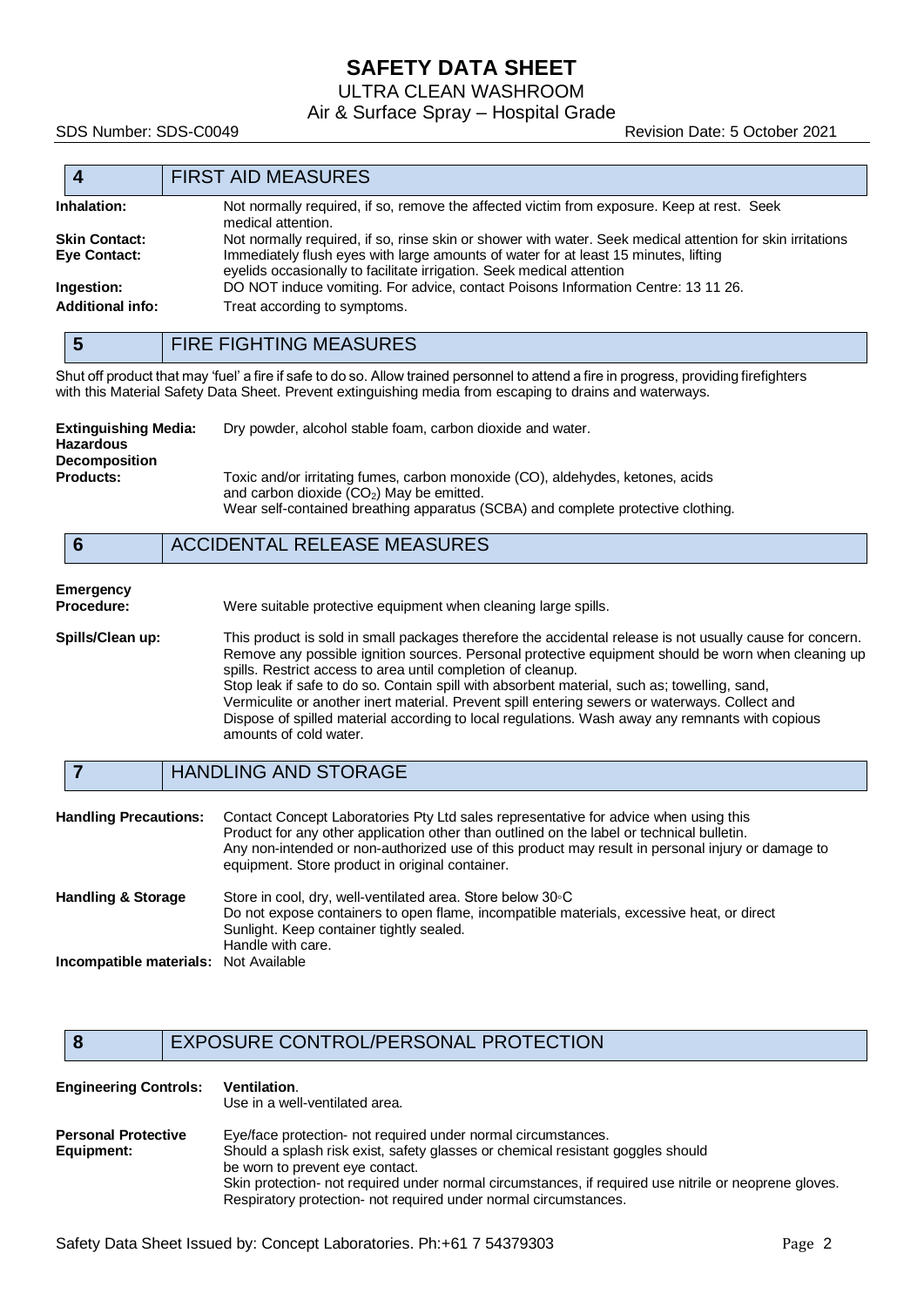ULTRA CLEAN WASHROOM

Air & Surface Spray – Hospital Grade

SDS Number: SDS-C0049 Revision Date: 5 October 2021

#### **9** PHYSICAL AND CHEMICAL PROPERTIES

| <b>Physical State:</b><br>Appearance:<br>Water Solubility:<br>pН: | Liauid<br>Clear<br>Miscible<br>$3.5 - 5.0$ | Colour:<br>Boiling Point $(\circ \mathsf{C})$ :<br><b>Spec. Gravity (Water=1): 0.95-0.98</b><br><b>Flash Point:</b> | <b>Colourless</b><br>90-99<br>>90∘C |
|-------------------------------------------------------------------|--------------------------------------------|---------------------------------------------------------------------------------------------------------------------|-------------------------------------|
|                                                                   |                                            |                                                                                                                     |                                     |

### **10** STABILITY AND REACTIVITY

| <b>Chemical Stability:</b>             | Product is stable under normal ambient conditions.                                                             |
|----------------------------------------|----------------------------------------------------------------------------------------------------------------|
| <b>Conditions to Avoid:</b>            | Avoid heat, sparks, high temperatures (store below 30°C) and direct sunlight.                                  |
|                                        | Protect against physical damage.                                                                               |
| <b>Material to Avoid:</b><br>Hazardous | Strong oxidizing agents.                                                                                       |
|                                        | <b>Decomposition:</b> Burning can produce carbon dioxide and possible toxic chemicals such as carbon monoxide. |

**Hazardous Reactions:** Oxidizing agents, mineral acids, halogenated organic compounds.

### **11** TOXICOLOGICAL INFORMATION

#### **HEALTH EFFECTS**

| Inhaled:                | Vapour or mist may irritate the upper respiratory tract                                                                                                                                                                                                                  |  |
|-------------------------|--------------------------------------------------------------------------------------------------------------------------------------------------------------------------------------------------------------------------------------------------------------------------|--|
| Ingestion:              | Accidental ingestion of the material may be damaging to the health of the individual.                                                                                                                                                                                    |  |
| <b>Skin</b><br>contact: | There is some evidence to suggest that the material may cause moderate inflammation of the skin<br>following direct contact or after a delay of some time. Repeated exposure can cause contact dermatitis<br>which is characterized by redness, swelling and blistering. |  |
| Eye                     | There is some evidence that material may produce eye irritation in some persons and produce eye<br>damage 24 hours or more after installation. Severe inflammation may be expected with pain.                                                                            |  |
| TOXICITY DATA           | Calculated toxicity of product undiluted based on ingredient data:                                                                                                                                                                                                       |  |
|                         | Benzalkonium Chloride<br>LD50: 426 mg/kg (Rat)                                                                                                                                                                                                                           |  |
|                         | Poly Glucoside<br>Acute toxicity: Ingestion 2,000 mg/Kg bw<br>: Dermal: 2,000 mg/Kg bw<br>: Inhalation: $\geq 20$ mg/L                                                                                                                                                   |  |
| 12                      | <b>ECOLOGICAL INFORMATION</b>                                                                                                                                                                                                                                            |  |
| <b>Eco Toxicity:</b>    | Low, avoid contaminating waterways<br>aldehemaboid are zhanomon leubivibal                                                                                                                                                                                               |  |

Individual components are biodegradable. Product is miscible in all proportions with water. As with any chemical product, do not discharge bulk quantities into drains, waterways, sewer or environment. Inform local authorities if this occurs.

#### **13** DISPOSAL CONSIDERATIONS

#### **Disposal Method: P501:** Refer to State/Territory Land Waste Management Authority. Dispose of the product after use into sewer, do not dispose into stormwater or waterways. Dispose of empty packaging in the garbage. Packaging is recyclable.